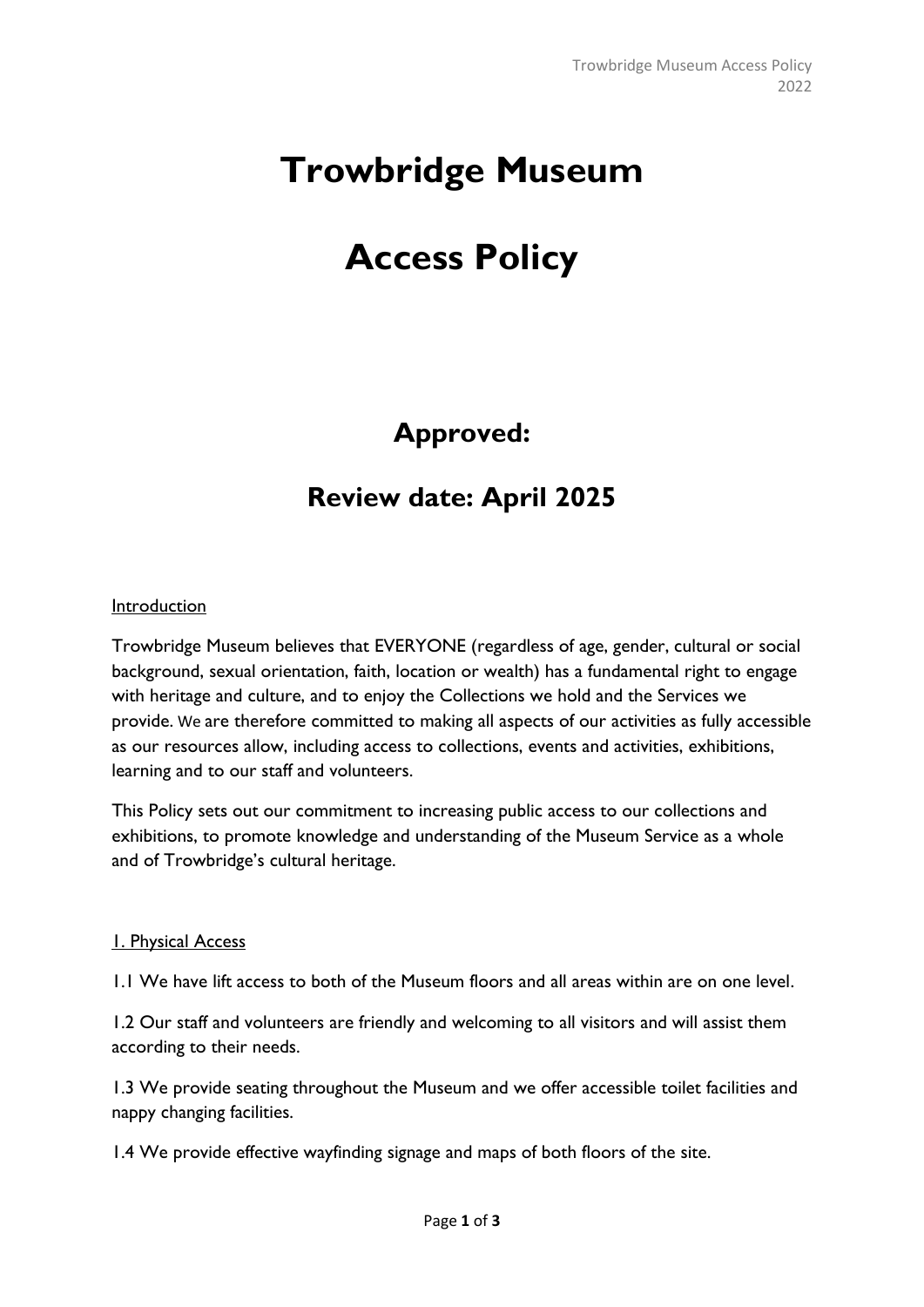#### 2. Intellectual access

2.1 We acknowledge that people have different learning styles and present our interpretation in a variety of ways to suit different abilities and levels of interest.

2.3 We have handling material and visual footage of our machinery operating. Our oral history audio visuals have subtitles.

2.4 We offer guided tours of the Museum including 'behind the scenes' areas.

2.5 We offer bookable access to our Collection Store and Research Library.

2.6 We will promote our Learning Service, Exhibitions, collections and activities using accessible means of communication.

#### 3. Education, Learning and Outreach

3.1 We will provide learning opportunities for different audiences, different levels of ability and tailor our programmes to meet the needs of specific groups.

3.2 We offer a range of differentiated workshops and activities suitable for both mainstream and special educational needs.

3.3 We provide a comprehensive Outreach service to schools and groups within the town and the surrounding region.

3.4 We provide an extensive range of free art, craft and history workshops for families and young people during the school holidays.

3.5 We provide reminiscence and Outreach services to older persons groups and those in care homes, residential homes and sheltered housing.

3.6 We provide opportunities for people to engage with the Museum outside normal hours by offering evening visits and giving talks and lectures within the community.

3.7 We work with a diverse range of community and county based partners on a range of projects that enable us to broaden our audience.

3.8 We provide quiet sessions as options for many of our activities for autistic and neuro diverse people.